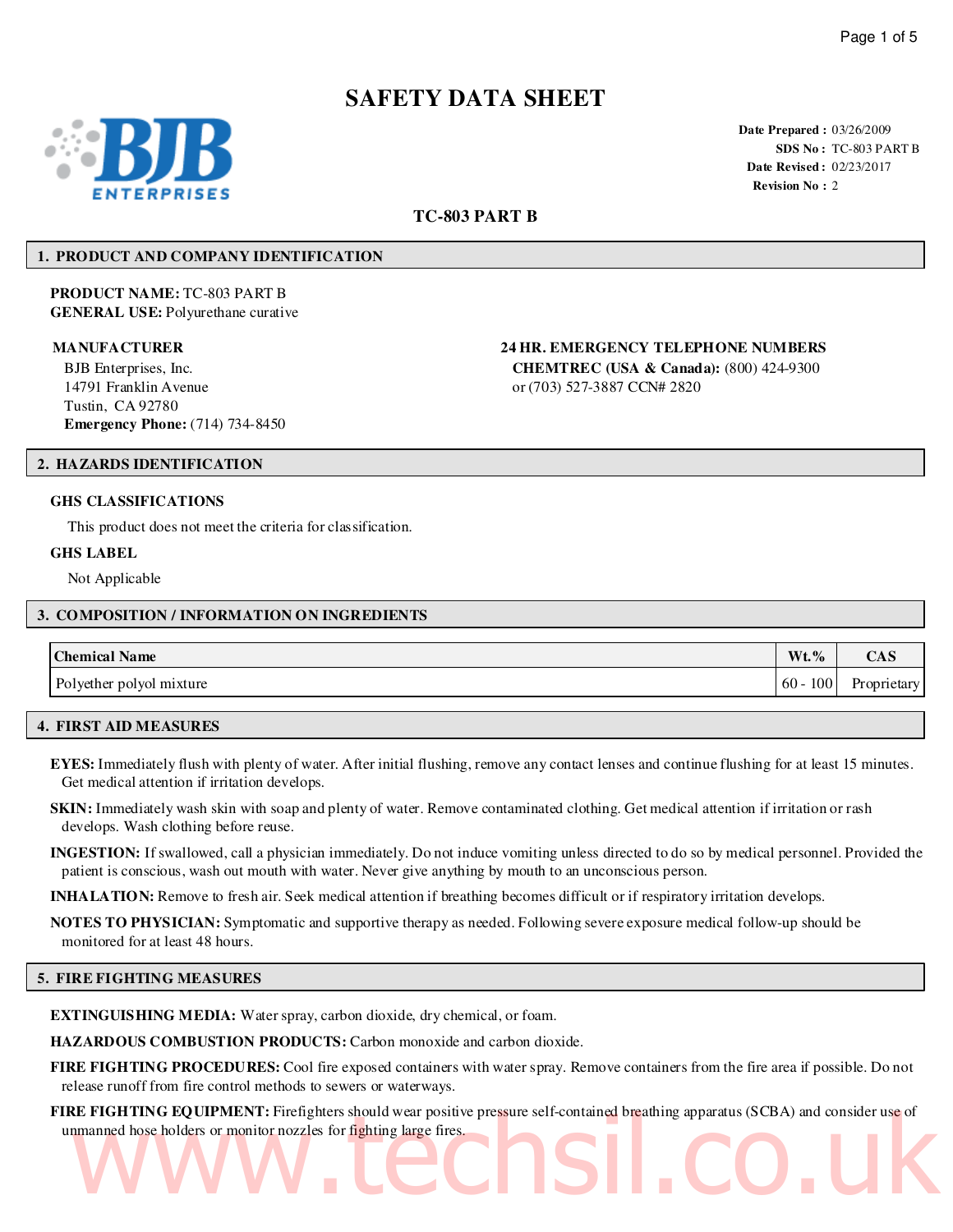## **6. ACCIDENTAL RELEASE MEASURES**

**SMALL SPILL:** Evacuate the area. Clean-up should only be performed by trained personnel. People dealing with a major spill should wear full protective clothing including appropriate respiratory protection. Prevent product spill from entering sewers or waterways. Neutralize small spills with a decontaminant.

**LARGE SPILL:** Contain and absorb large spills onto an inert, non-flammable adsorbent carrier (such as earth or sand). Shovel into open-top drums or plastic bags for further decontamination, if necessary. Wash the spill area clean with a liquid decontaminant. Remove and properly dispose of residues. Notify applicable government authorities if release is reportable. (See CERCLA in Section 15).

## **ENVIRONMENTAL PRECAUTIONS**

**WATER SPILL:** Do not discharge into drains or rivers.

**GENERAL PROCEDURES:** Refer to section 8 of SDS for personal protection details.

**RELEASE NOTES:** Composition and extent of any spill should be evaluated against local regulations and reported to the proper agencies, if necessary.

#### **7. HANDLING AND STORAGE**

**GENERAL PROCEDURES:** Avoid contact with eyes, skin and clothing. Use only with adequate ventilation. Avoid breathing vapor over open containers. Avoid open container exposure to damp air. Avoid breathing aerosols, mists, and vapors.

**HANDLING:** Use appropriate personal protective equipment as specified in Section 8. Handle in a well-ventilated area. Handle and use in a manner consistent with good industrial/manufacturing techniques and practices.

**STORAGE:** Store in a dry and well-ventilated place, away from excessive heat, in original or similar container. Avoid unnecessary contact. Protect from freezing. Containers should be tightly sealed to prevent contamination with foreign materials.

#### **STORAGE TEMPERATURE:** 65-80°F (18-27°C)

**SHELF LIFE:** 6 months from date of shipment under manufacturers recommended storage conditions.

# **8. EXPOSURE CONTROLS / PERSONAL PROTECTION**

# **EXPOSURE GUIDELINES**

| OSHA HAZARDOUS COMPONENTS (29 CFR1910.1200) |                                         |             |           |    |  |  |
|---------------------------------------------|-----------------------------------------|-------------|-----------|----|--|--|
|                                             | <b>EXPOSURE LIMITS</b>                  |             |           |    |  |  |
| <b>Chemical Name</b>                        | mg/m <sup>3</sup><br><b>Type</b><br>ppm |             |           |    |  |  |
| Polyether polyol mixture                    | <b>OSHA PEL</b>                         | TWA         | <b>NE</b> | NE |  |  |
|                                             |                                         | <b>STEL</b> | <b>NE</b> | NE |  |  |
|                                             | <b>ACGIHTLV</b>                         | <b>TWA</b>  | NE        | NE |  |  |
|                                             |                                         | <b>STEL</b> | <b>NE</b> | NE |  |  |
|                                             | <b>Supplier OEL</b>                     | <b>TWA</b>  | NE        | NE |  |  |
|                                             |                                         | <b>STEL</b> | NE        | NE |  |  |

**ENGINEERING CONTROLS:** Use process enclosures, local exhaust ventilation, or other engineering controls to control airborne levels below recommended exposure limits.

# **PERSONAL PROTECTIVE EQUIPMENT**

**EYES AND FACE:** Safety goggles or glasses are recommended. Plastic face shields should be used for complete face protection to protect against possible splashing or spraying of material. ANSI Z87.1 or approved equivalent.

**SKIN:** Chemical-resistant gloves and chemical goggles, face-shield, and synthetic apron or coveralls should be used to prevent contact with eyes, skin, or clothing. Wear nitrile or neoprene gloves. Chemical resistant gloves lined with polyethylene offer maximum protection.

**RESPIRATORY:** Exhaust ventilation recommended. An organic vapor cartridge or fresh air supplied respirator (NIOSH approved) may be necessary for certain applications. Consider the type of application, environmental concentrations, and other materials being used concurrently when determining respirator use and selection. Observe OSHA regulations for respirator use (29 CFR 1910.134). necessary for certain applications. Consider the type of application, environmental concentrations, and other materials being used<br>concurrently when determining respirator use and selection. Observe OSHA regulations for re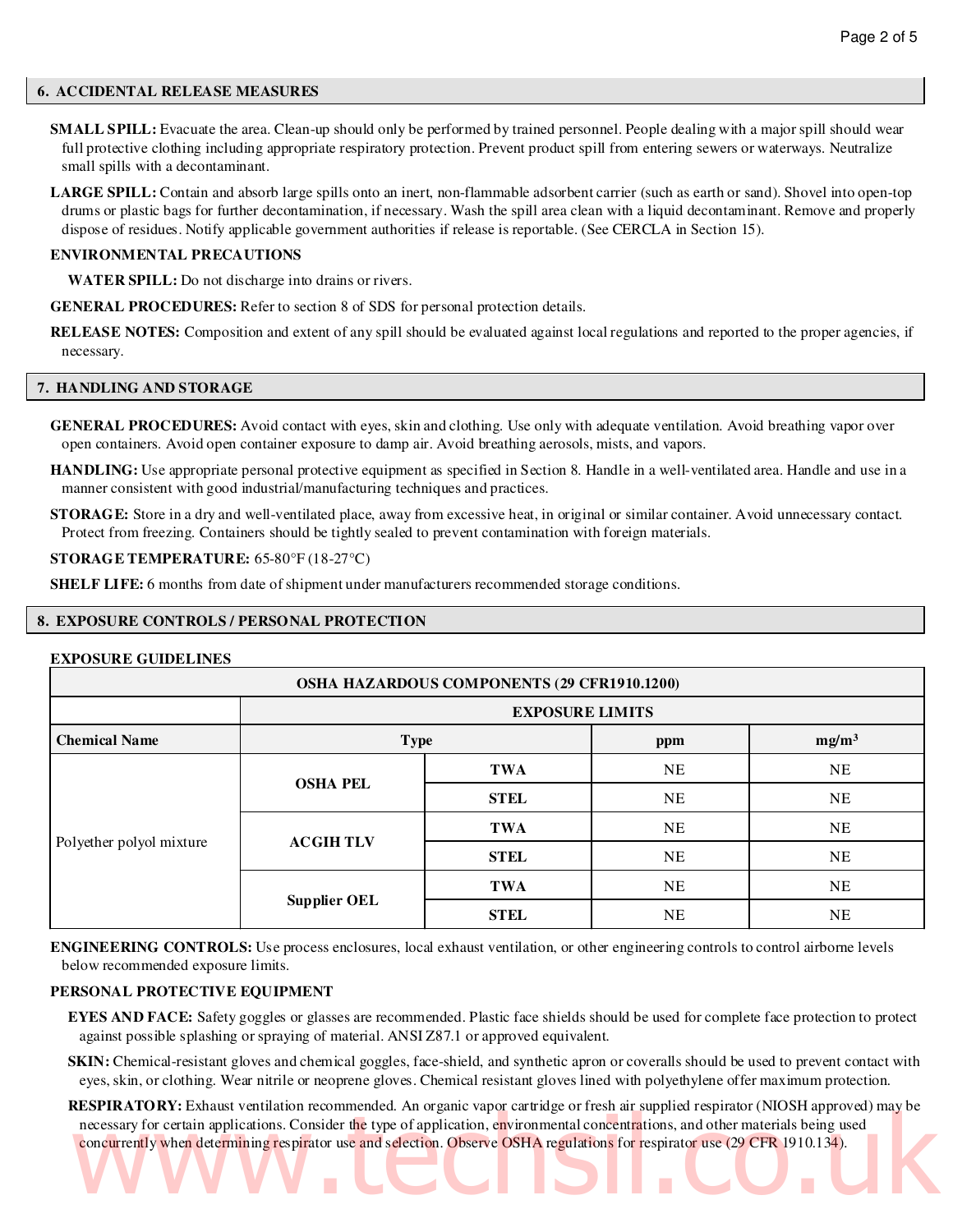**PROTECTIVE CLOTHING:** Protective clothing should be selected and used in accordance with 'Guidelines for the Selection of Chemical Protective Clothing' published by ACGIH.

**WORK HYGIENIC PRACTICES:** Contaminated clothing should be changed and washed before reuse. Eating, drinking and smoking in immediate work area should be prohibited. Wash hands before eating.

**OTHER USE PRECAUTIONS:** Facilities storing or utilizing this material should be equipped with an eyewash facility and a safety shower. Training is important. Follow all label precautions.

# **9. PHYSICAL AND CHEMICAL PROPERTIES**

**PHYSICAL STATE:** Viscous liquid **ODOR:** Slight **COLOR:** Colorless **pH:** No data available. **PERCENT VOLATILE:** 0.04 **FLASH POINT AND METHOD:** 162.8°C (325°F) Pensky-Martens CC **VAPOR PRESSURE:** No data available. **VAPOR DENSITY:** No data available. **BOILING POINT:** No data available. **SOLUBILITY IN WATER:** Slightly soluble **SPECIFIC GRAVITY:** 1.06 (water=1) at 25°C (77°F) **VISCOSITY #1:** 1350 Centipoise at 25°C (77°F)

**(VOC):** < 0.43 g/l Calculated. Theoretical VOC minus water and exempt solvents.

# **10. STABILITY AND REACTIVITY**

**REACTIVITY:** Hazardous reactions will not occur under normal transport or storage conditions.

**STABILITY:** This product is stable under normal ambient conditions of temperature and pressure.

**CONDITIONS TO AVOID:** High temperatures, moisture, and freezing conditions.

**POSSIBILITY OF HAZARDOUS REACTIONS:** No data available.

**HAZARDOUS DECOMPOSITION PRODUCTS:** Carbon monoxide and carbon dioxide.

**INCOMPATIBLE MATERIALS:** Isocyanates and strong oxidizing agents.

#### **11. TOXICOLOGICAL INFORMATION**

# **ACUTE TOXICITY**

| <b>Chemical Name</b>     | ORAL $LD_{50}$  | DERMAL LD <sub>50</sub> | <b>INHALATION LC<sub>50</sub></b> |  |
|--------------------------|-----------------|-------------------------|-----------------------------------|--|
| Polyether polyol mixture | Not Established | Not Established         | Not Established                   |  |

www.techsil.co.uk

**SKIN CORROSION/IRRITATION:** No data available.

**SERIOUS EYE DAMAGE/IRRITATION:** No data available.

**RESPIRATORY OR SKIN SENSITISATION:** No data available.

**GERM CELL MUTAGENICITY:** No data available.

# **CARCINOGENICITY**

**NOTES:** This product is not considered to be a carcinogen by IARC, ACGIH, NTP, or OSHA.

**REPRODUCTIVE TOXICITY:** No data available.

# **STOT-SINGLE EXPOSURE:** No data available.

**STOT-REPEATED EXPOSURE:** No data available.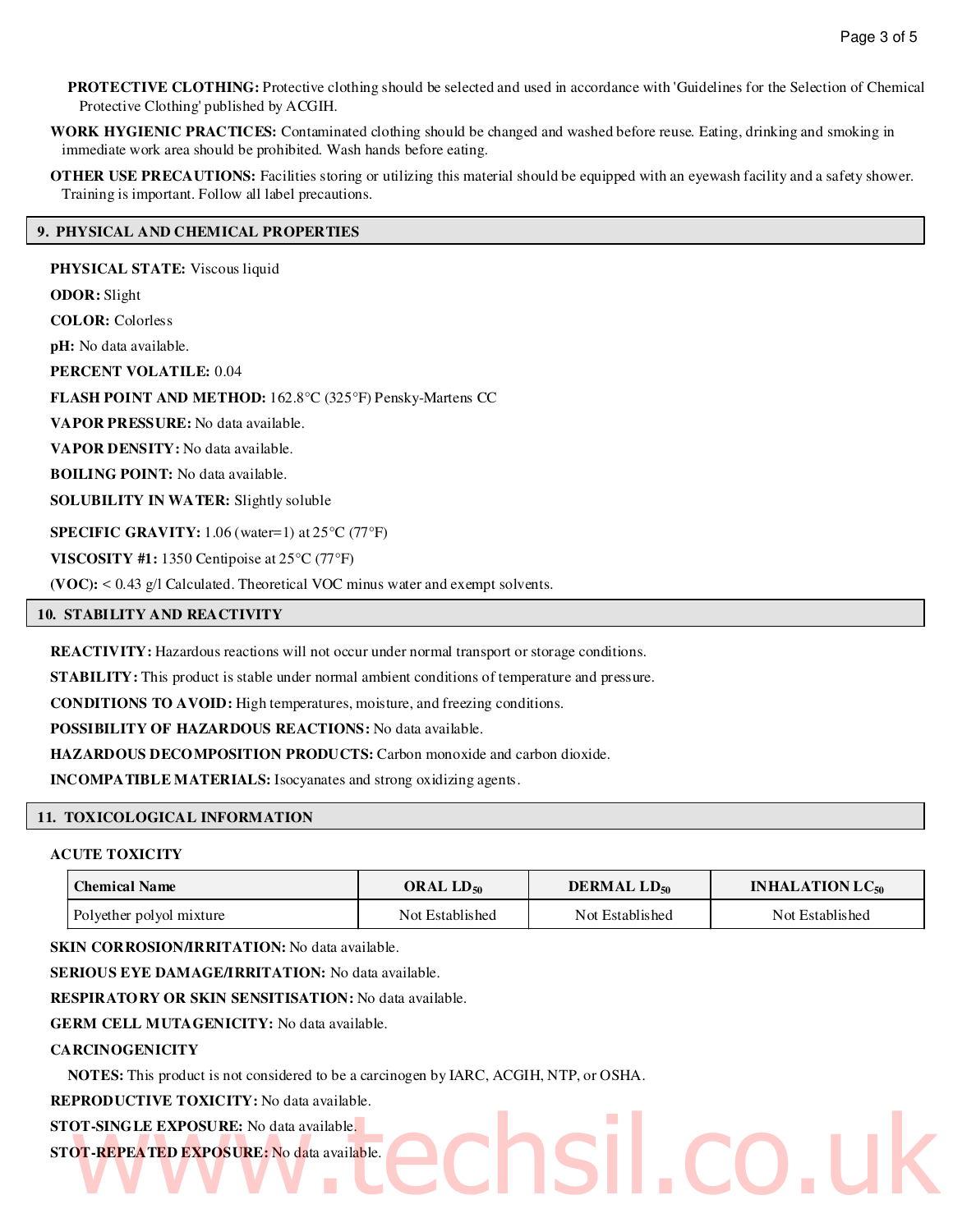#### **ASPIRATION HAZARD:** No data available.

#### **12. ECOLOGICAL INFORMATION**

#### **ENVIRONMENTAL DATA:** No data available.

**ECOTOXICOLOGICAL INFORMATION:** No specific ecological data are available for this product. Refer to Section 6 for information regarding accidental release and Section 15 for regulatory reporting information.

**BIOACCUMULATION/ACCUMULATION:** No data available.

**DISTRIBUTION:** No data available.

**CHEMICAL FATE INFORMATION:** No data available.

#### **13. DISPOSAL CONSIDERATIONS**

**DISPOSAL METHOD:** The generation of waste should be avoided or minimized wherever possible. Empty containers or liners may retain some product residues. This material and its container must be disposed of in a safe way. Dispose of surplus and non-recyclable products via a licensed waste disposal contractor. Disposal of this product, solutions and any by-products should at all times comply with the requirements of environmental protections and waste disposal legislation and any regional local authority requirements. Avoid dispersal of spilled material and runoff and contact with soil, waterways, drains and sewers.

#### **14. TRANSPORT INFORMATION**

#### **DOT (DEPARTMENT OF TRANSPORTATION):** Not Regulated

**AIR (ICAO/IATA):** Not Regulated

**VESSEL (IMO/IMDG):** Not Regulated

# **15. REGULATORY INFORMATION**

# **UNITED STATES**

#### **SARA TITLE III (SUPERFUND AMENDMENTS AND REAUTHORIZATION ACT)**

#### **311/312 HAZARD CATEGORIES:** None Known

**313 REPORTABLE INGREDIENTS:** This product does not contain any substances subject to the reporting requirements of Section 313 of Title III of the Superfund Amendments and Reauthorization Act of 1986 and 40 CFR Part 372.

#### **TSCA (TOXIC SUBSTANCE CONTROL ACT)**

**TSCA REGULATORY:** This product does not contain any chemicals subject to TSCA Section 12(b) export notification.

**TSCA STATUS:** This product or its components are listed in or exempt from the TSCA inventory requirements.

# **OCCUPATIONAL SAFETY AND HEALTH ADMINISTRATION (OSHA)**

**29 CFR1910.119---PROCESS SAFETY MANAGEMENT OF HIGHLY HAZARDOUS CHEMICALS:** None of the chemicals in this product are considered highly hazardous by OSHA.

**CALIFORNIA PROPOSITION 65:** This product does not contain any chemicals which are known to the State of California to cause cancer, birth defects or other reproductive harm, and may be subject to the requirements of California Proposition 65 (CA Health & Safety Code Section 25249.5).

**OSHA HAZARD COMM. RULE:** The contents of the SDS comply with the OSHA Hazard Communication Standard 29 CFR 1910.1200.

#### **CANADA**

**WHMIS (WORKPLACE HAZARDOUS MATERIALS INFORMATION SYSTEM):** This product has been classified according to the hazard criteria of the CPR and the SDS contains all the information required by the CPR.

**DOMESTIC SUBSTANCE LIST (INVENTORY):** All components in this product are listed in or exempted from the Domestic Substances List (DSL) or the Non-Domestic Substances List (NDSL).

#### **GENERAL COMMENTS:** No data available.

# **16. OTHER INFORMATION** WWW.techsi.co.uk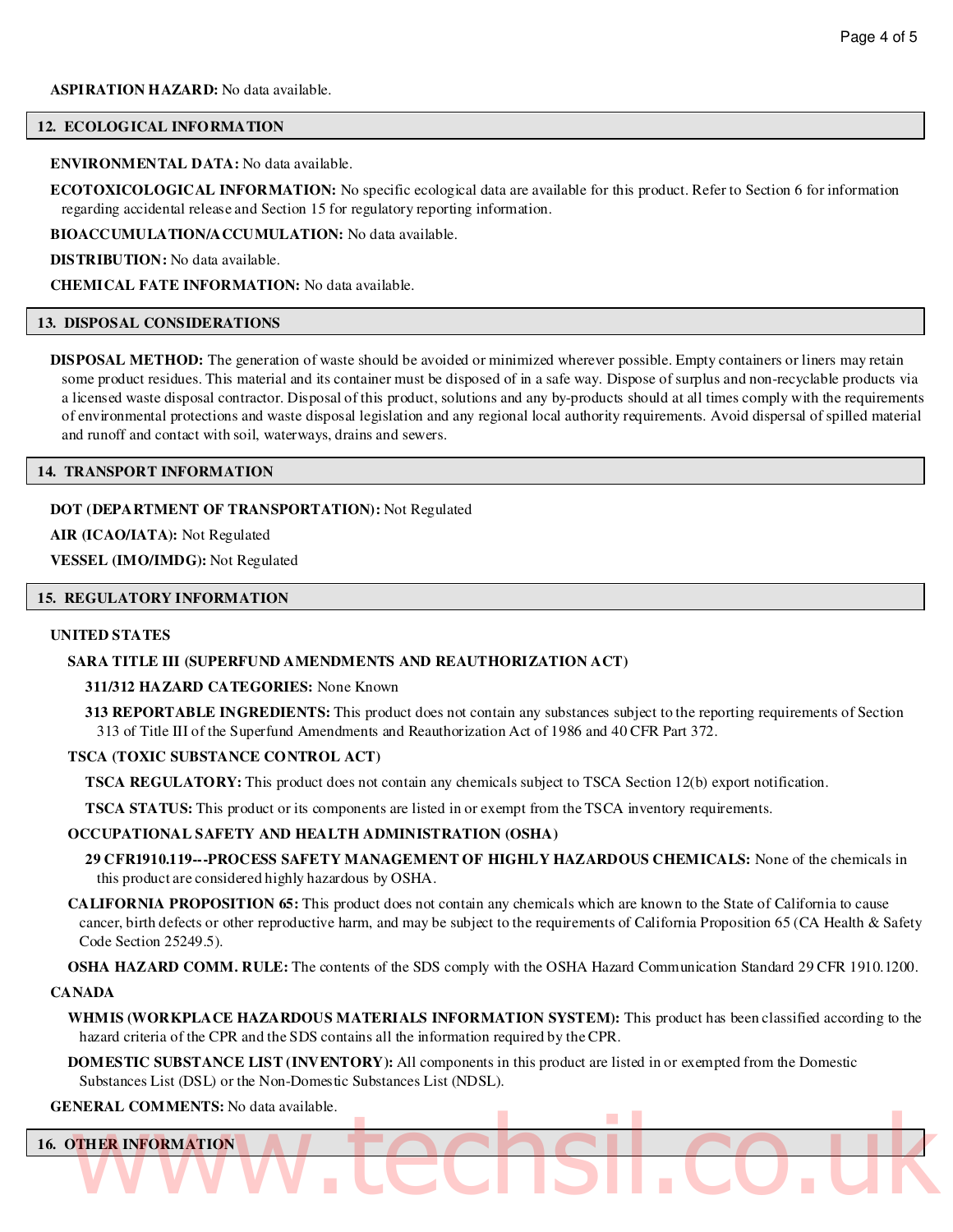# Page 5 of 5

# **REASON FOR ISSUE:** Revision

**Date Revised:** 02/23/2017

**REVISION SUMMARY:** This SDS replaces the 01/24/2014 SDS.





**HMIS RATINGS NOTES:** Personal Protection: See Section 8

**MANUFACTURER DISCLAIMER:** This information is furnished without warranty, expressed or implied, except that is accurate to the best knowledge of BJB Enterprises, Inc. The data on this sheet relates only to the specific material designated herein. BJB Enterprises, Inc. assumes no legal responsibility for use or reliance upon this data.

# www.techsil.co.uk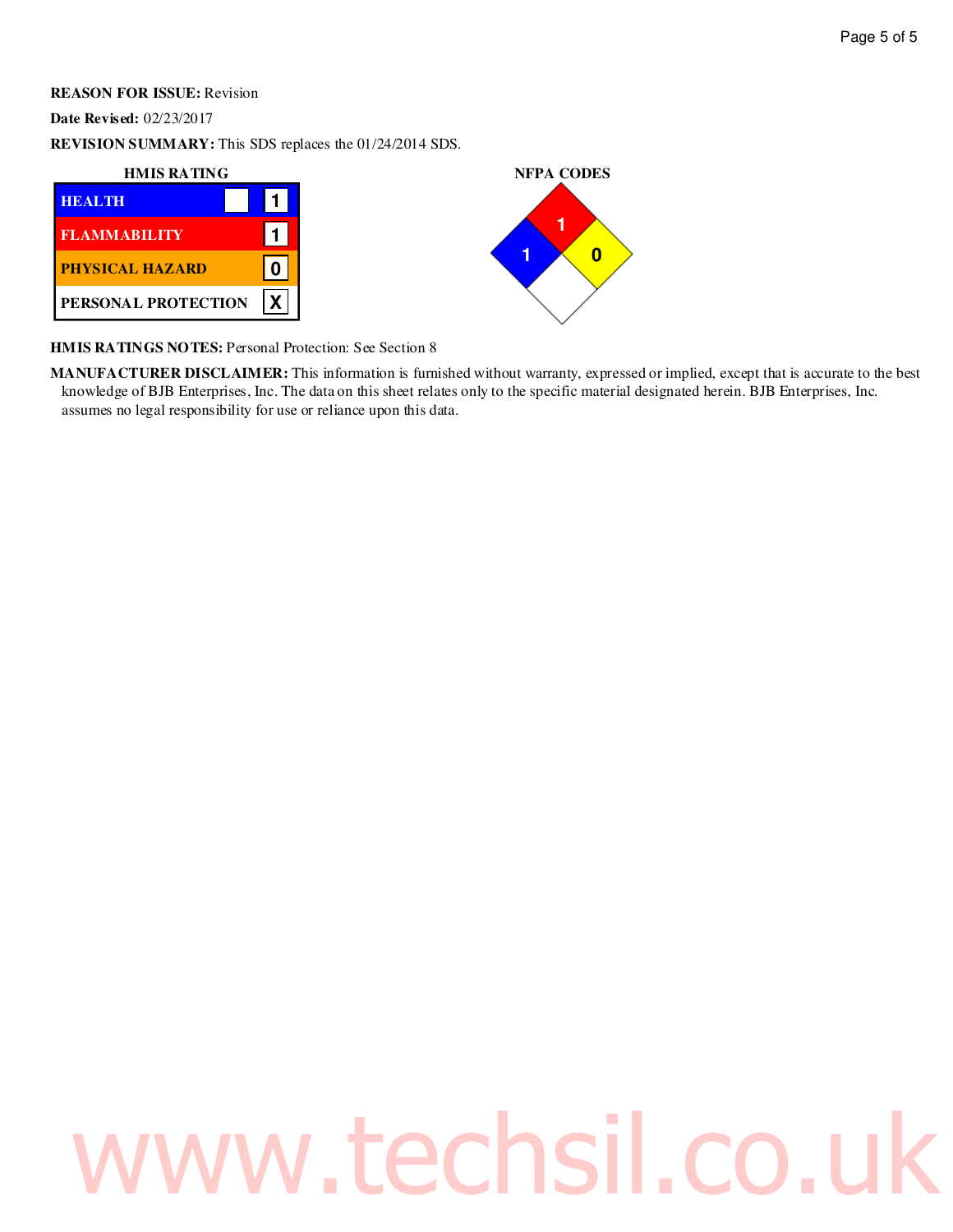# **SAFETY DATA SHEET**



**Date Prepared :** 03/26/2009 **SDS No :** TC-803 PART A **Date Revised :** 02/23/2017 **Revision No :** 2

# **TC-803 PART A**

# **1. PRODUCT AND COMPANY IDENTIFICATION**

**PRODUCT NAME:** TC-803 PART A **GENERAL USE:** Polyurethane resin

BJB Enterprises, Inc. 14791 Franklin Avenue Tustin, CA 92780 **Emergency Phone:** (714) 734-8450

# **MANUFACTURER 24 HR. EMERGENCY TELEPHONE NUMBERS**

**CHEMTREC (USA & Canada):** (800) 424-9300 or (703) 527-3887 CCN# 2820

# **2. HAZARDS IDENTIFICATION**

# **GHS CLASSIFICATIONS**

# **Health:**

Acute Toxicity (Inhalation), Category 4 Skin Irritation, Category 2 Eye Irritation, Category 2A Respiratory Sensitization, Category 1 Skin Sensitization, Category 1 Carcinogenicity, Category 2 Target Organ Toxicity (Single exposure), Category 3 Target Organ Toxicity (Repeated exposure), Category 2

# **GHS LABEL**



# **SIGNAL WORD:** DANGER

## **HAZARD STATEMENTS**

- H332: Harmful if inhaled.
- H315: Causes skin irritation.
- H319: Causes serious eye irritation.
- H334: May cause allergy or asthma symptoms or breathing difficulties if inhaled.
- H317: May cause an allergic skin reaction.
- H351: Suspected of causing cancer.
- H335: May cause respiratory irritation.
- H373: May cause damage to organs through prolonged or repeated exposure.

# **PRECAUTIONARY STATEMENTS**

# **Prevention:**

- P201: Obtain special instructions before use.
- P202: Do not handle until all safety precautions have been read and understood. P202: Do not handle until all safety precautions have been read and understood.<br>P250: Do not breathe dust/fume/gas/mist/vapours/spray.<br>P271: Use only outdoors or in a well-ventilated area.
- P260: Do not breathe dust/fume/gas/mist/vapours/spray.
- P271: Use only outdoors or in a well-ventilated area.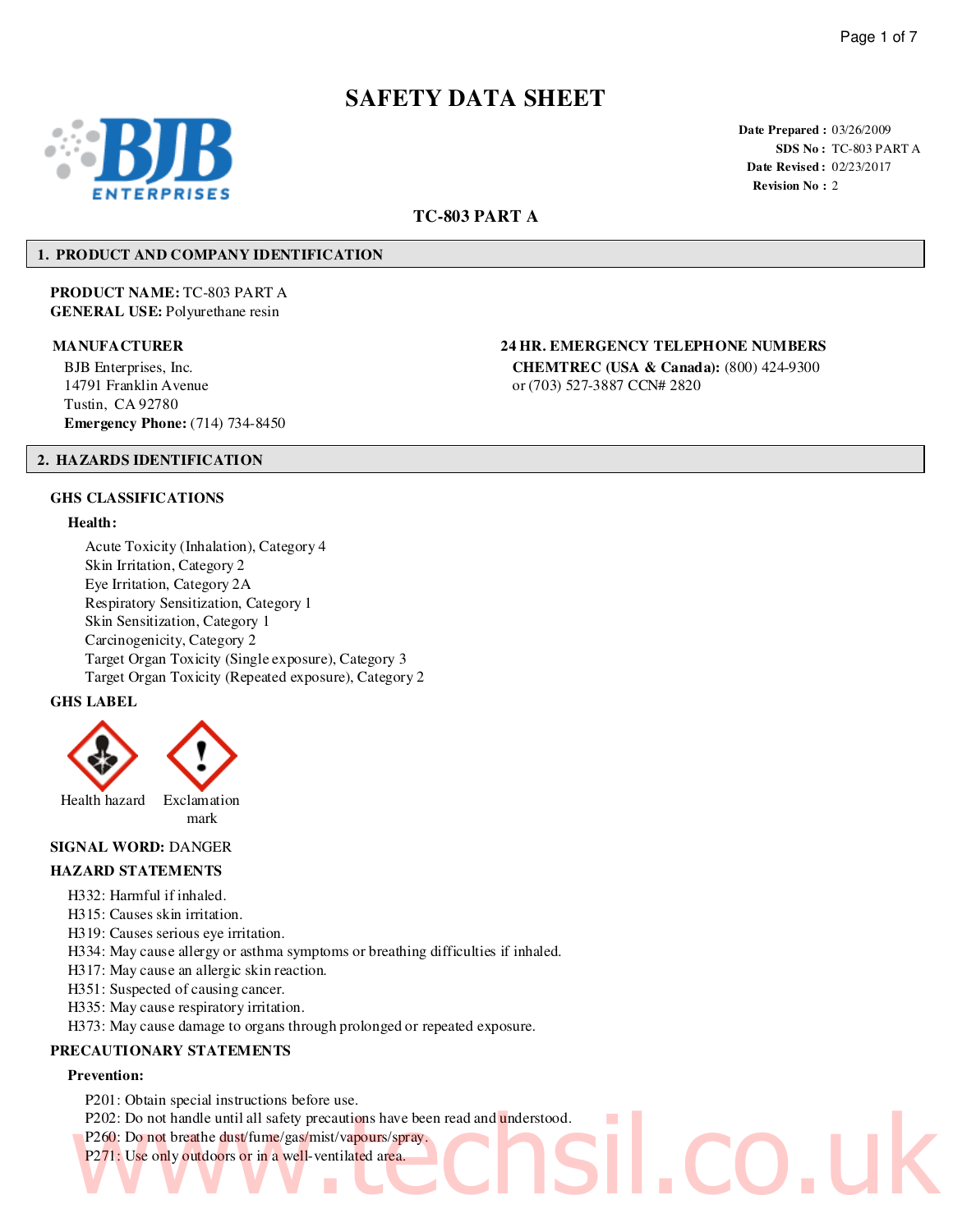P284: [In case of inadequate ventilation] wear respiratory protection.

P264: Wash thoroughly after handling.

P272: Contaminated work clothing should not be allowed out of the workplace.

P280: Wear protective gloves/protective clothing/eye protection/face protection.

#### **Response:**

P304+P340: IF INHALED: Remove person to fresh air and keep comfortable for breathing.

P342+P311: If experiencing respiratory symptoms: Call a POISON CENTER/doctor/physician.

P302+P352: IF ON SKIN: Wash with plenty of soap and water.

P333+P313: If skin irritation or rash occurs: Get medical advice/attention.

P362+P364: Take off contaminated clothing and wash it before reuse.

P305+P351+P338: IF IN EYES: Rinse cautiously with water for several minutes. Remove contact lenses, if present and easy to do. Continue rinsing.

P337+P313: If eye irritation persists: Get medical advice/attention.

P308+P313: IF exposed or concerned: Get medical advice/ attention.

#### **Storage:**

P403+P233: Store in a well-ventilated place. Keep container tightly closed. P405: Store locked up.

#### **Disposal:**

P501: Dispose of contents/container in accordance with local/regional/national/international regulations.

# **3. COMPOSITION / INFORMATION ON INGREDIENTS**

| Chemical Name                                                          | $Wt.$ %   | <b>CAS</b>             |
|------------------------------------------------------------------------|-----------|------------------------|
| 4,4'-Diphenylmethane diisocyanate                                      | $30 - 60$ | $101 - 68 - 8$         |
| 1,2-Benzenedicarboxylic acid, di-C9-11-branched alkyl esters, C10-rich |           | $15 - 40$ 68515-49-1   |
| Benzene, 1,1'-methylenebis[4-isocyanato-, homopolymer                  |           | $10 - 30$   25686-28-6 |

# **4. FIRST AID MEASURES**

**EYES:** Immediately flush with plenty of water. After initial flushing, remove any contact lenses and continue flushing for at least 15 minutes. Get immediate medical attention.

**SKIN:** Immediately wash skin with soap and plenty of water. Remove contaminated clothing. Get medical attention if irritation or rash develops. Wash clothing before reuse.

**INGESTION:** If swallowed, call a physician immediately. Do not induce vomiting unless directed to do so by medical personnel. Provided the patient is conscious, wash out mouth with water. Never give anything by mouth to an unconscious person.

**INHALATION:** Remove to fresh air. If not breathing, if breathing is irregular or if respiratory arrest occurs, provide artificial respiration or oxygen by trained personnel. Get immediate medical attention.

**NOTES TO PHYSICIAN:** Symptomatic and supportive therapy as needed. Following severe exposure medical follow-up should be monitored for at least 48 hours.

#### **5. FIRE FIGHTING MEASURES**

**EXTINGUISHING MEDIA:** Water fog, dry chemical, foam, or carbon dioxide.

**HAZARDOUS COMBUSTION PRODUCTS:** Carbon monoxide, carbon dioxide, nitrogen oxides, hydrocarbons, and HCN.

**FIRE FIGHTING PROCEDURES:** Cool fire exposed containers with water spray. Remove containers from the fire area if possible. Do not release runoff from fire control methods to sewers or waterways.

**FIRE FIGHTING EQUIPMENT:** Firefighters should wear positive pressure self-contained breathing apparatus (SCBA) and consider use of unmanned hose holders or monitor nozzles for fighting large fires.

# **6. ACCIDENTAL RELEASE MEASURES**

**SMALL SPILL:** Evacuate the area. Clean-up should only be performed by trained personnel. People dealing with a major spill should wear ALL SPILL: Evacuate the area. Clean-up should only be performed by trained personnel. People dealing with a major spill should wear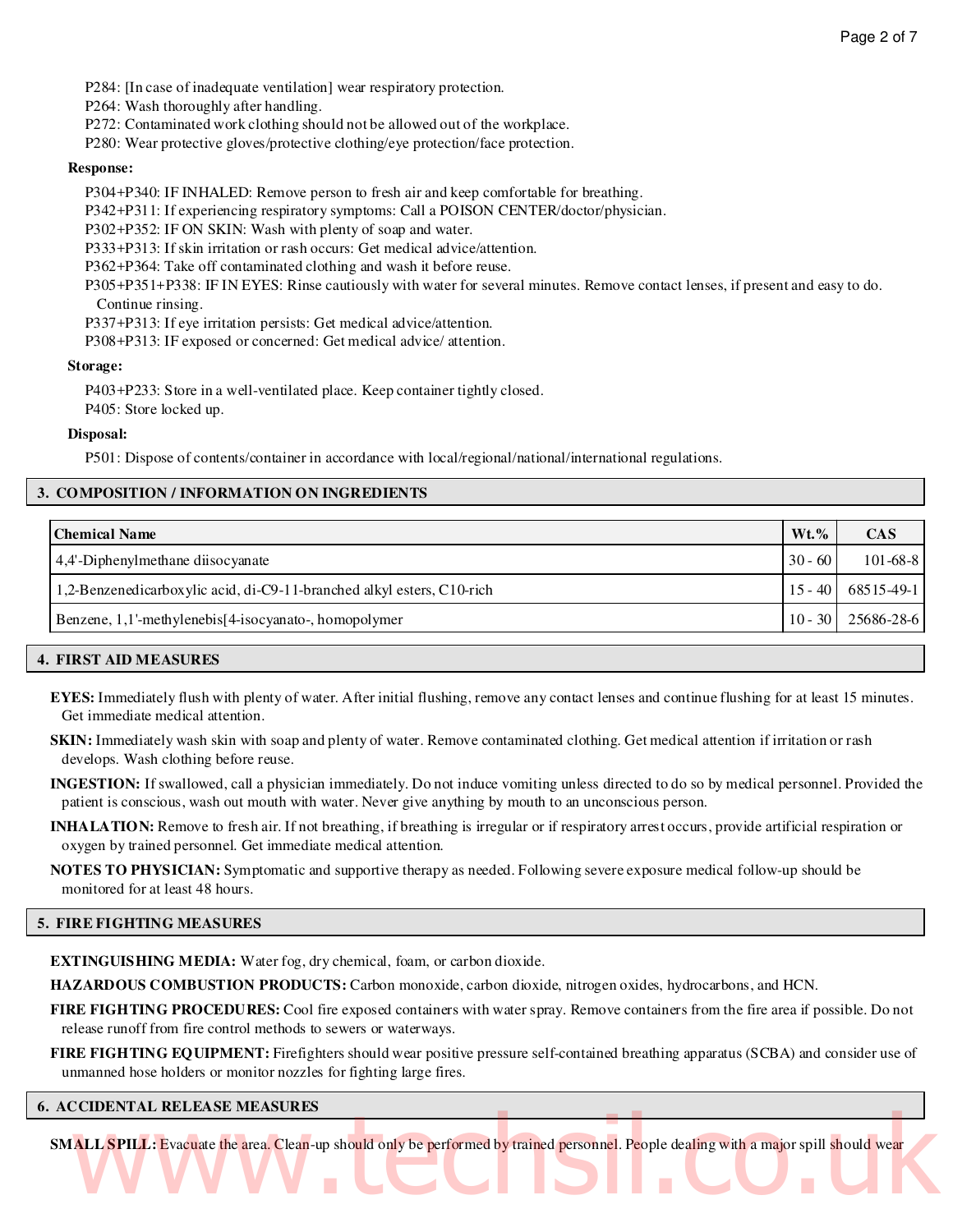full protective clothing including appropriate respiratory protection. Prevent product spill from entering sewers or waterways. Neutralize small spills with a decontaminant.

**LARGE SPILL:** Contain and absorb large spills onto an inert, non-flammable adsorbent carrier (such as earth or sand). Shovel into open-top drums or plastic bags for further decontamination, if necessary. Wash the spill area clean with a liquid decontaminant. Remove and properly dispose of residues. Notify applicable government authorities if release is reportable. (See CERCLA in Section 15).

# **ENVIRONMENTAL PRECAUTIONS**

**WATER SPILL:** Do not discharge into drains or rivers.

**GENERAL PROCEDURES:** Refer to section 8 of SDS for personal protection details.

**RELEASE NOTES:** Composition and extent of any spill should be evaluated against local regulations and reported to the proper agencies, if necessary.

# **7. HANDLING AND STORAGE**

- **GENERAL PROCEDURES:** Avoid contact with eyes, skin and clothing. Use only with adequate ventilation. Avoid breathing vapor over open containers. Avoid open container exposure to damp air. Avoid breathing aerosols, mists, and vapors.
- **HANDLING:** Use appropriate personal protective equipment as specified in Section 8. Handle in a well-ventilated area. Handle and use in a manner consistent with good industrial/manufacturing techniques and practices.
- **STORAGE:** Store in a dry and well-ventilated place, away from excessive heat, in original or similar container. Avoid unnecessary contact. Protect from freezing. Containers should be tightly sealed to prevent contamination with foreign materials.

**STORAGE TEMPERATURE:** 65-80°F (18-27°C)

**SHELF LIFE:** 6 months from date of shipment under manufacturers recommended storage conditions.

# **8. EXPOSURE CONTROLS / PERSONAL PROTECTION**

# ww.techsil.co.uk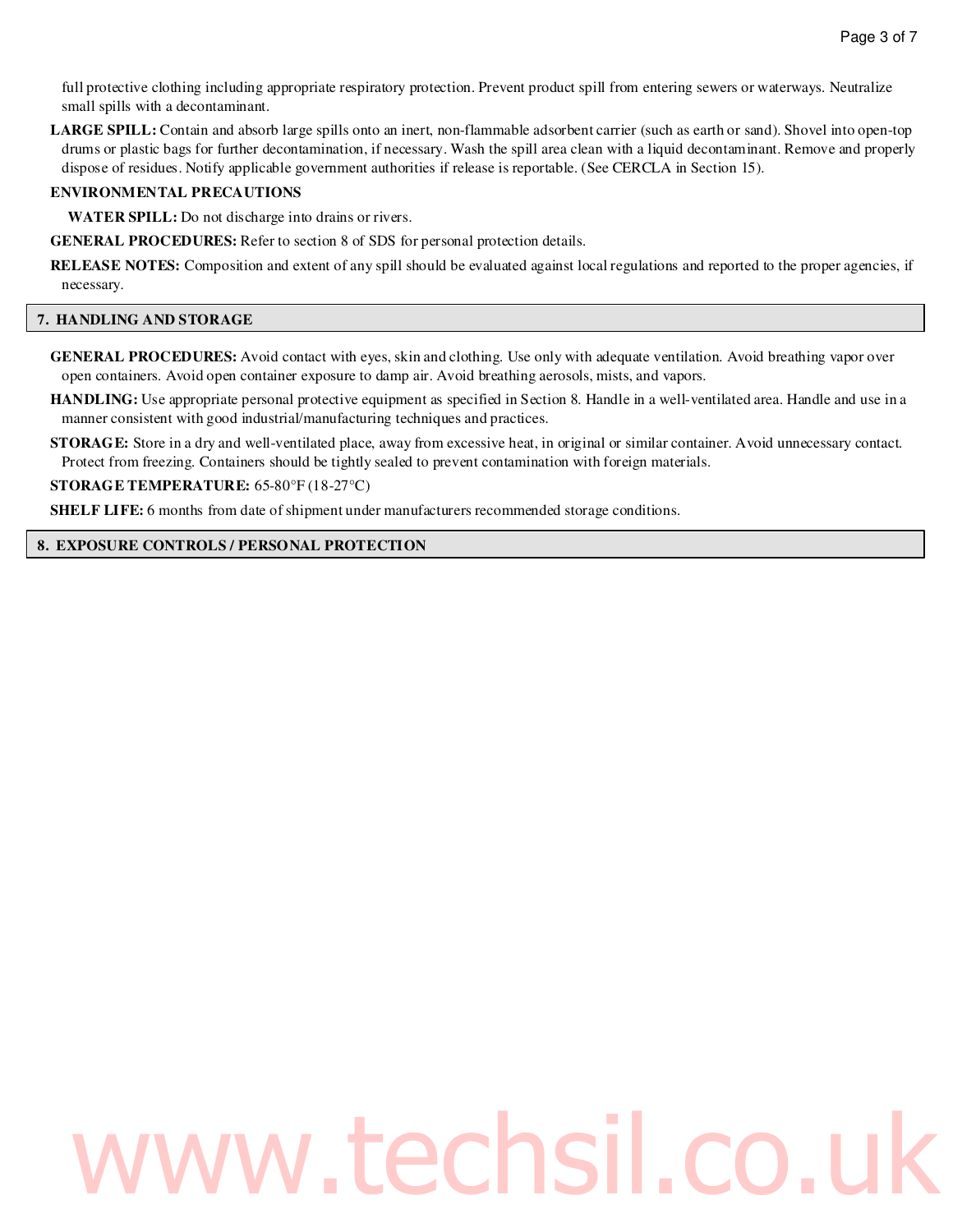# **EXPOSURE GUIDELINES**

| OSHA HAZARDOUS COMPONENTS (29 CFR1910.1200)                            |                     |                        |                        |                       |  |
|------------------------------------------------------------------------|---------------------|------------------------|------------------------|-----------------------|--|
|                                                                        |                     | <b>EXPOSURE LIMITS</b> |                        |                       |  |
| <b>Chemical Name</b>                                                   | <b>Type</b><br>ppm  |                        |                        | mg/m <sup>3</sup>     |  |
|                                                                        |                     | <b>TWA</b>             | 0.02                   | $0.2\,$               |  |
|                                                                        | <b>OSHA PEL</b>     | <b>STEL</b>            | $\rm NE$               | <b>NE</b>             |  |
|                                                                        |                     | <b>TWA</b>             | 0.005                  | 0.05                  |  |
| 4,4'-Diphenylmethane diisocyanate                                      | <b>ACGIHTLV</b>     | <b>STEL</b>            | $\rm NE$               | $\rm NE$              |  |
|                                                                        |                     | <b>TWA</b>             | $0.005$ <sup>[1]</sup> | $0.05$ <sup>[1]</sup> |  |
|                                                                        | <b>Supplier OEL</b> | <b>STEL</b>            | $\rm NE$               | $\rm NE$              |  |
|                                                                        | <b>OSHA PEL</b>     | <b>TWA</b>             | $\rm NE$               | NE                    |  |
|                                                                        |                     | <b>STEL</b>            | $\rm NE$               | $\rm NE$              |  |
|                                                                        | <b>ACGIHTLV</b>     | <b>TWA</b>             | NE                     | NE                    |  |
| 1,2-Benzenedicarboxylic acid, di-C9-11-branched alkyl esters, C10-rich |                     | <b>STEL</b>            | $\rm NE$               | $\rm NE$              |  |
|                                                                        | <b>Supplier OEL</b> | <b>TWA</b>             | $\rm NE$               | 5                     |  |
|                                                                        |                     | <b>STEL</b>            | $\rm NE$               | <b>NE</b>             |  |
|                                                                        |                     | <b>TWA</b>             | $\rm NE$               | NE                    |  |
|                                                                        | <b>OSHA PEL</b>     | <b>STEL</b>            | $\rm NE$               | $\rm NE$              |  |
|                                                                        | <b>ACGIHTLV</b>     | <b>TWA</b>             | $\rm NE$               | <b>NE</b>             |  |
| Benzene, 1,1'-methylenebis[4-isocyanato-, homopolymer                  |                     | <b>STEL</b>            | $\rm NE$               | $\rm NE$              |  |
|                                                                        |                     | <b>TWA</b>             | $\rm NE$               | $\rm NE$              |  |
|                                                                        | <b>Supplier OEL</b> | <b>STEL</b>            | $\rm NE$               | $\rm NE$              |  |
| Footnotes:<br>1. NIOSH REL                                             |                     |                        |                        |                       |  |

**ENGINEERING CONTROLS:** Use process enclosures, local exhaust ventilation, or other engineering controls to control airborne levels below recommended exposure limits.

# **PERSONAL PROTECTIVE EQUIPMENT**

- **EYES AND FACE:** Safety goggles or glasses are recommended. Plastic face shields should be used for complete face protection to protect against possible splashing or spraying of material. ANSI Z87.1 or approved equivalent.
- **SKIN:** Chemical-resistant gloves and chemical goggles, face-shield, and synthetic apron or coveralls should be used to prevent contact with eyes, skin, or clothing. Wear nitrile or neoprene gloves. Chemical resistant gloves lined with polyethylene offer maximum protection.
- **RESPIRATORY:** Exhaust ventilation recommended. An organic vapor cartridge or fresh air supplied respirator (NIOSH approved) may be necessary for certain applications. Consider the type of application, environmental concentrations, and other materials being used concurrently when determining respirator use and selection. Observe OSHA regulations for respirator use (29 CFR 1910.134).
- **PROTECTIVE CLOTHING:** Protective clothing should be selected and used in accordance with 'Guidelines for the Selection of Chemical Protective Clothing' published by ACGIH.
- **WORK HYGIENIC PRACTICES:** Contaminated clothing should be changed and washed before reuse. Eating, drinking and smoking in immediate work area should be prohibited. Wash hands before eating.
- **OTHER USE PRECAUTIONS:** Facilities storing or utilizing this material should be equipped with an eyewash facility and a safety shower. Training is important. Follow all label precautions.

# **9. PHYSICAL AND CHEMICAL PROPERTIES** WWW.CCCISI.CO.UK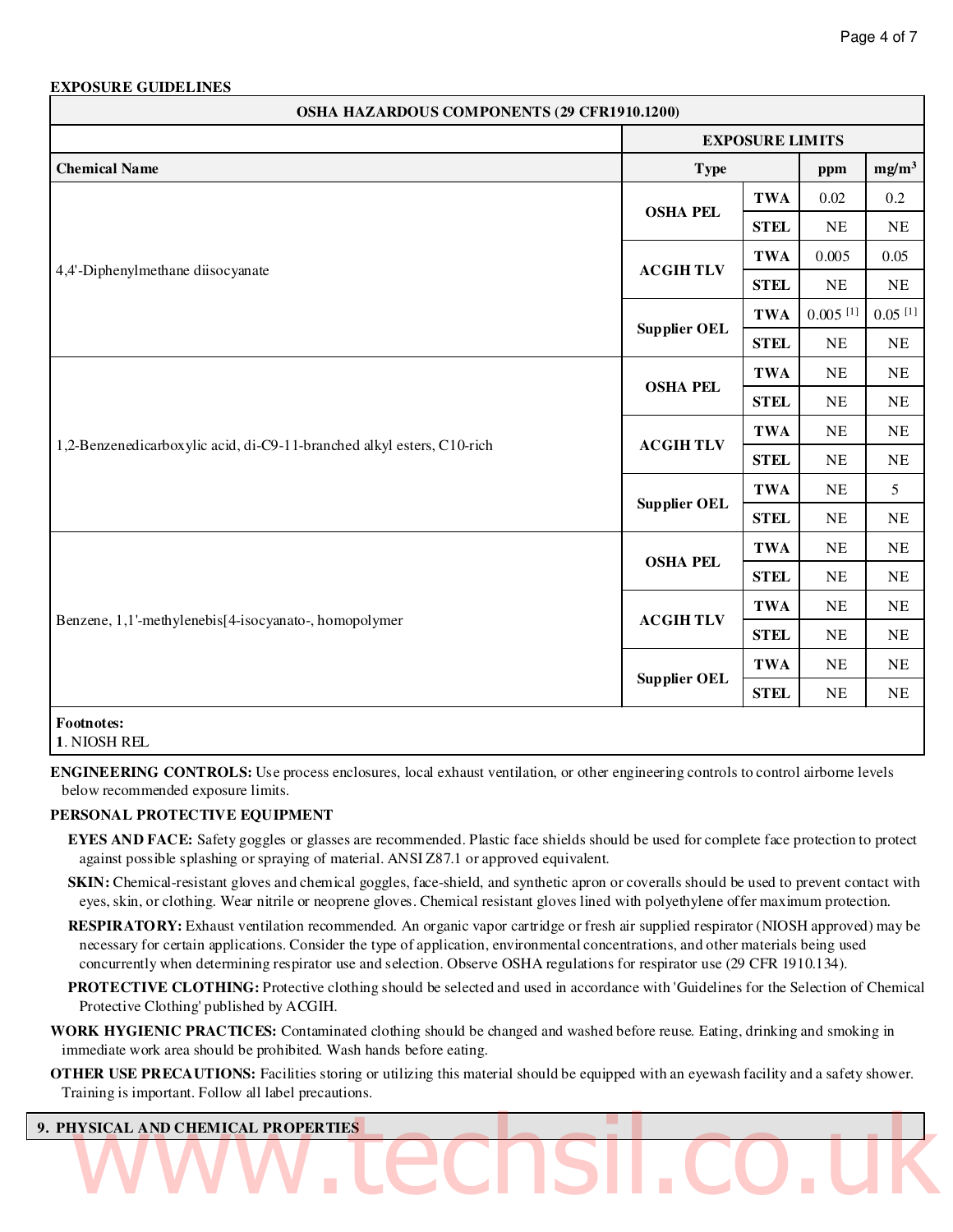**PHYSICAL STATE:** Liquid **ODOR:** Slight **COLOR:** Pale yellow **pH:** No data available. **PERCENT VOLATILE:** 0.03 **FLASH POINT AND METHOD:** 207.2°C (405°F) Pensky-Martens CC **VAPOR PRESSURE:** No data available. **VAPOR DENSITY:** No data available. **BOILING POINT:** No data available. **SOLUBILITY IN WATER:** Reacts with water. **SPECIFIC GRAVITY:** 1.1 (water=1) at 25°C (77°F) **VISCOSITY #1:** 75 Centipoise at 25°C (77°F) **(VOC):** < 0.33 g/l Calculated. Theoretical VOC minus water and exempt solvents.

# **10. STABILITY AND REACTIVITY**

**REACTIVITY:** Hazardous reactions will not occur under normal transport or storage conditions.

**STABILITY:** This product is stable under normal ambient conditions of temperature and pressure.

**CONDITIONS TO AVOID:** High temperatures, moisture, and freezing conditions.

**POSSIBILITY OF HAZARDOUS REACTIONS:** Reaction with water produces carbon dioxide. Exothermic reaction with materials containing active hydrogen groups. The reaction becomes progressively more vigorous and can be violent at higher temperatures if the miscibility of the reaction partners is good or is supported by stirring or by the presence of solvents. MDI is insoluble with, and heavier than water and sinks to the bottom but reacts slowly at the interface. A solid water-insoluble layer of polyurea is formed at the interface by liberating carbon dioxide gas.

**HAZARDOUS DECOMPOSITION PRODUCTS:** Carbon monoxide, carbon dioxide, nitrogen oxides, hydrocarbons, and HCN.

**INCOMPATIBLE MATERIALS:** Water, amines, acids, bases, copper, and copper alloys.

# **11. TOXICOLOGICAL INFORMATION**

# **ACUTE TOXICITY**

| <b>Chemical Name</b>                                                         | ORAL LD <sub>50</sub>    | DERMAL LD <sub>50</sub>    | <b>INHALATION LC<sub>50</sub></b> |
|------------------------------------------------------------------------------|--------------------------|----------------------------|-----------------------------------|
| 4,4'-Diphenylmethane diisocyanate                                            | $> 10000$ mg/kg<br>(Rat) | $> 9400$ mg/kg<br>(Rabbit) | $0.49$ mg/l (4 h Rat)             |
| 1,2-Benzenedicarboxylic acid, di-C9-11-branched alkyl esters,<br>$C10$ -rich | $> 10$ g/kg (Rat)        | $>$ 3.16 g/kg (Rabbit)     | $> 0.13$ mg/l (Rat)               |
| Benzene, 1,1'-methylenebis <sup>[4-isocyanato-, homopolymer]</sup>           | Not Established          | Not Established            | Not Established                   |

**SKIN CORROSION/IRRITATION:** Causes skin irritation.

**SERIOUS EYE DAMAGE/IRRITATION:** Causes serious eye irritation.

**RESPIRATORY OR SKIN SENSITISATION:** May cause sensitization by inhalation and skin contact.

# **GERM CELL MUTAGENICITY:** No data available.

# **CARCINOGENICITY**

| <b>Chemical Name</b>              | <b>IARC</b> Status |
|-----------------------------------|--------------------|
| 4.4'-Diphenylmethane diisocyanate |                    |

**REPRODUCTIVE TOXICITY:** No data available.

**STOT-SINGLE EXPOSURE:** Inhalation - May cause respiratory irritation. - Respiratory system

**STOT-REPEATED EXPOSURE:** Inhalation - May cause damage to organs through prolonged or repeated exposure. - Respiratory system DT-SINGLE EXPOSURE: Inhalation - May cause respiratory irritation. - Respiratory system<br>DT-REPEATED EXPOSURE: Inhalation - May cause damage to organs through prolonged or repeated exposure. - Respiratory system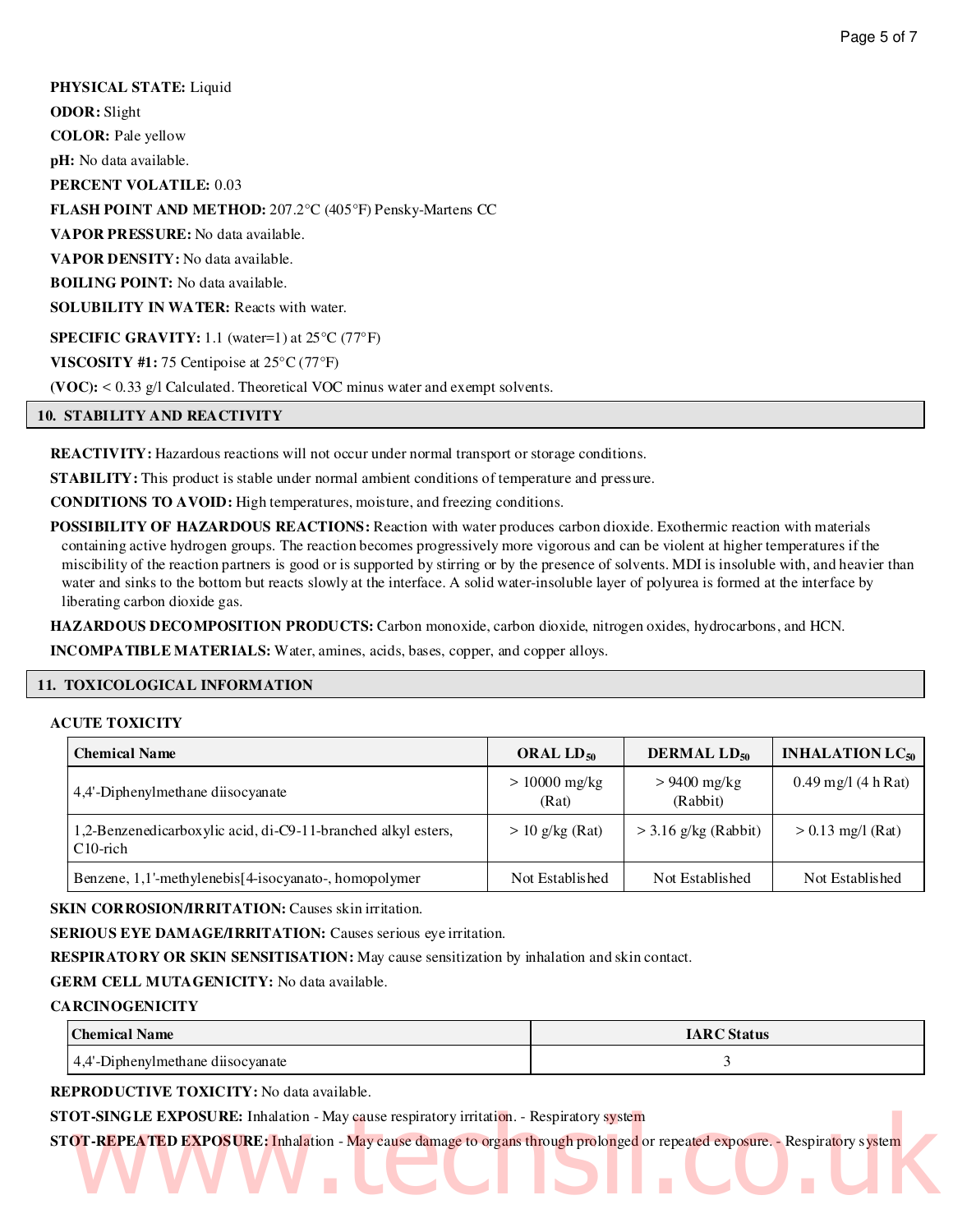# **12. ECOLOGICAL INFORMATION**

# **ENVIRONMENTAL DATA:** No data available.

**ECOTOXICOLOGICAL INFORMATION:** No specific ecological data are available for this product. Refer to Section 6 for information regarding accidental release and Section 15 for regulatory reporting information.

**BIOACCUMULATION/ACCUMULATION:** No data available.

**DISTRIBUTION:** No data available.

**CHEMICAL FATE INFORMATION:** No data available.

# **13. DISPOSAL CONSIDERATIONS**

**DISPOSAL METHOD:** The generation of waste should be avoided or minimized wherever possible. Empty containers or liners may retain some product residues. This material and its container must be disposed of in a safe way. Dispose of surplus and non-recyclable products via a licensed waste disposal contractor. Disposal of this product, solutions and any by-products should at all times comply with the requirements of environmental protections and waste disposal legislation and any regional local authority requirements. Avoid dispersal of spilled material and runoff and contact with soil, waterways, drains and sewers.

# **14. TRANSPORT INFORMATION**

# **DOT (DEPARTMENT OF TRANSPORTATION):** Not Regulated

**AIR (ICAO/IATA):** Not Regulated

**VESSEL (IMO/IMDG):** Not Regulated

# **15. REGULATORY INFORMATION**

# **UNITED STATES**

# **SARA TITLE III (SUPERFUND AMENDMENTS AND REAUTHORIZATION ACT)**

# **311/312 HAZARD CATEGORIES:** Acute Health Hazard, Chronic Health Hazard

**313 REPORTABLE INGREDIENTS:** This product contains the following substances subject to the reporting requirements of Section 313 of Title III of the Superfund Amendments and Reauthorization Act of 1986 and 40 CFR Part 372:

# **EPCRA SECTION 313 SUPPLIER NOTIFICATION**

| Chemical Name                            | $Wt. \%$ $CAS$ | <i>E</i> omments                                                                  |
|------------------------------------------|----------------|-----------------------------------------------------------------------------------|
| $\vert$ 4,4'-Diphenylmethane disocyanate |                | $\mid$ 30 - 60 $\mid$ 101-68-8 $\mid$ Diisocyanate Compounds (Category Code N120) |

# **CERCLA (COMPREHENSIVE ENVIRONMENTAL RESPONSE, COMPENSATION, AND LIABILITY ACT)**

**CERCLA REGULATORY:** For this/these chemicals, release of more than the Reportable Quantity to the environment in a 24-hour period requires notification to the National Response Center (800-424-8802 or 202-426-2675):

| <b>Chemical Name</b>              | $Wt. \%$      | <b>CERCLA RQ</b> |
|-----------------------------------|---------------|------------------|
| 4.4'-Diphenylmethane diisocyanate | -60<br>$30 -$ | $5,000$ lbs.     |

# **TSCA (TOXIC SUBSTANCE CONTROL ACT)**

**TSCA REGULATORY:** This product does not contain any chemicals subject to TSCA Section 12(b) export notification.

**TSCA STATUS:** This product or its components are listed in or exempt from the TSCA inventory requirements.

# **OCCUPATIONAL SAFETY AND HEALTH ADMINISTRATION (OSHA)**

**29 CFR1910.119---PROCESS SAFETY MANAGEMENT OF HIGHLY HAZARDOUS CHEMICALS:** None of the chemicals in this product are considered highly hazardous by OSHA.

**CALIFORNIA PROPOSITION 65:** This product contains chemical(s) which are known to the State of California to cause cancer, birth defects or other reproductive harm, and may be subject to the requirements of California Proposition 65 (CA Health & Safety Code Section 25249.5): Section 25249.5):<br>Section 25249.5):<br>WWW.CCCISI